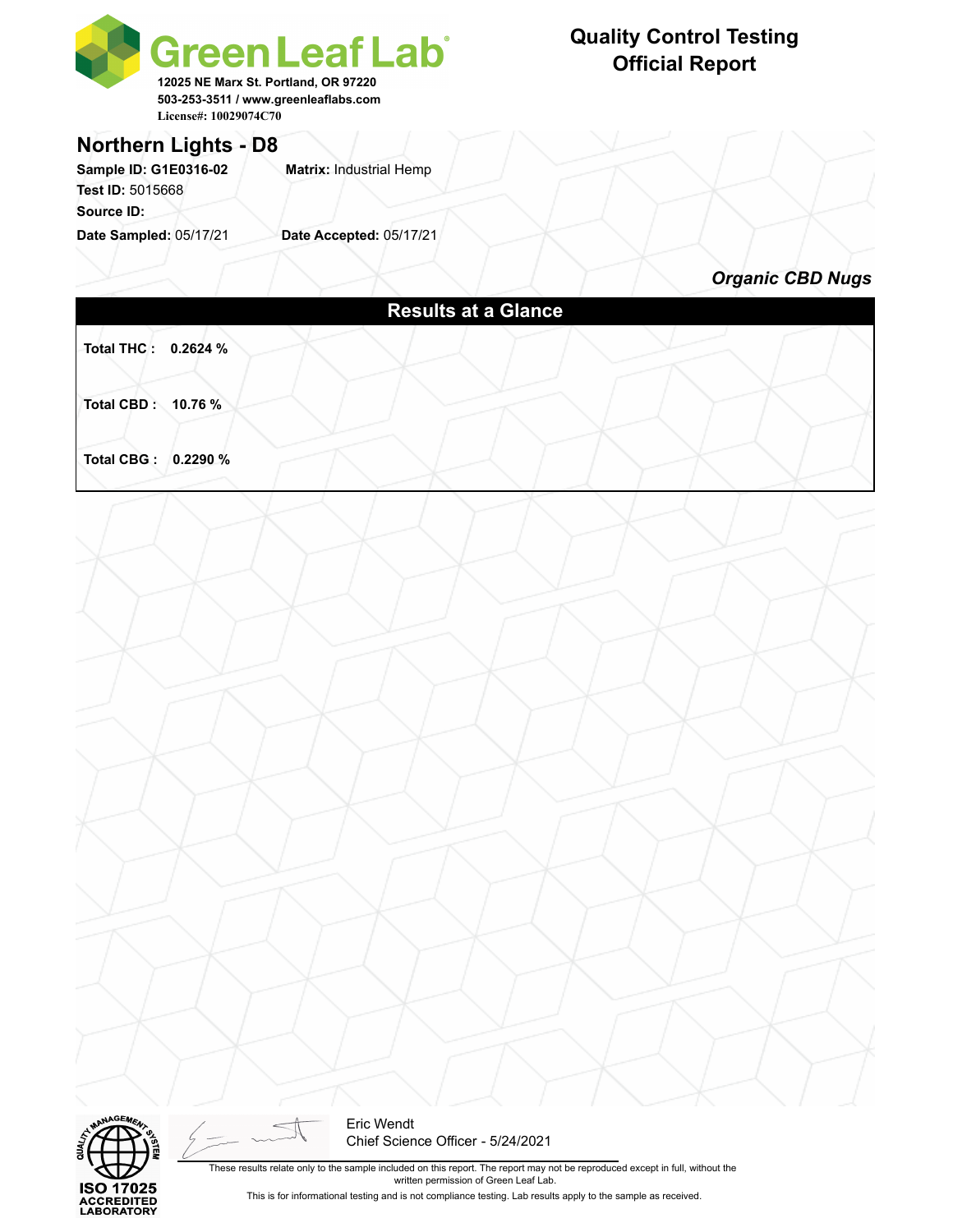

### **Northern Lights - D8**

**Sample ID: G1E0316-02 Matrix:** Industrial Hemp **Test ID:** 5015668 **Source ID:** 

**Date Sampled:** 05/17/21 **Date Accepted:** 05/17/21

### **Quality Control Testing Official Report**



Total THC = delta  $9$ -THC + (THCA  $*$  0.877) Total CBD =  $CBD + (CBDA * 0.877)$ Total CBG = CBG + (CBGA \* 0.878) LOQ=Limit of Quantification, the lowest measurable concentration of an analyte.



Eric Wendt Chief Science Officer - 5/24/2021

These results relate only to the sample included on this report. The report may not be reproduced except in full, without the written permission of Green Leaf Lab.

This is for informational testing and is not compliance testing. Lab results apply to the sample as received.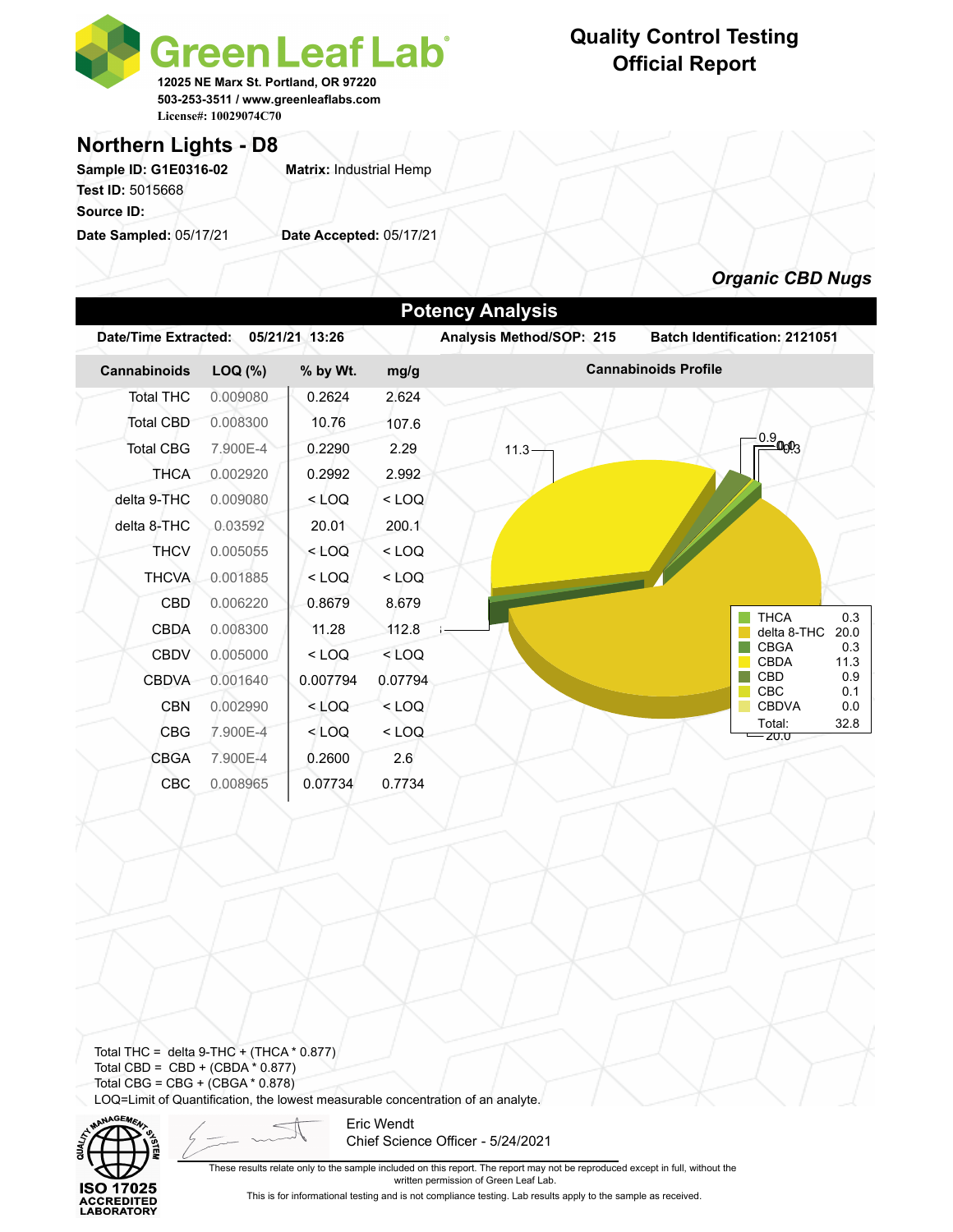

# **Quality Control Potency**

#### *Batch: 2121051 - 215-Hemp*

| Blank(2121051-BLK1)     |            |            |               |                  |                  |                |              |
|-------------------------|------------|------------|---------------|------------------|------------------|----------------|--------------|
| Analyte                 | Result     | <b>LOQ</b> | <b>Units</b>  | %Recovery Limits | <b>Extracted</b> | Analyzed       | <b>Notes</b> |
| <b>THCA</b>             | $<$ LOQ    | 0.01168    | $\frac{0}{0}$ |                  | 05/21/21 13:26   | 05/21/21 23:52 |              |
| delta 9-THC             | $<$ LOQ    | 0.03632    | $\frac{0}{0}$ |                  | 05/21/21 13:26   | 05/21/21 23:52 |              |
| delta 8-THC             | $<$ LOQ    | 0.01796    | %             |                  | 05/21/21 13:26   | 05/21/21 23:52 |              |
| <b>THCV</b>             | $<$ LOQ    | 0.02022    | $\frac{0}{0}$ |                  | 05/21/21 13:26   | 05/21/21 23:52 |              |
| <b>THCVA</b>            | $<$ LOQ    | 0.007540   | $\frac{0}{0}$ |                  | 05/21/21 13:26   | 05/21/21 23:52 |              |
| <b>CBD</b>              | $<$ LOQ    | 0.006220   | $\frac{0}{0}$ |                  | 05/21/21 13:26   | 05/21/21 23:52 |              |
| <b>CBDA</b>             | $<$ LOQ    | 0.008300   | $\frac{0}{0}$ |                  | 05/21/21 13:26   | 05/21/21 23:52 |              |
| <b>CBDV</b>             | $<$ LOQ    | 0.02000    | $\frac{0}{0}$ |                  | 05/21/21 13:26   | 05/21/21 23:52 |              |
| <b>CBDVA</b>            | $<$ LOQ    | 0.006560   | %             |                  | 05/21/21 13:26   | 05/21/21 23:52 |              |
| <b>CBN</b>              | $<$ LOQ    | 0.01196    | $\frac{0}{0}$ |                  | 05/21/21 13:26   | 05/21/21 23:52 |              |
| <b>CBG</b>              | $<$ LOQ    | 0.003160   | %             |                  | 05/21/21 13:26   | 05/21/21 23:52 |              |
| <b>CBGA</b>             | $<$ LOQ    | 0.003160   | $\frac{0}{0}$ |                  | 05/21/21 13:26   | 05/21/21 23:52 |              |
| CBC                     | $<$ LOQ    | 0.03586    | $\frac{0}{0}$ |                  | 05/21/21 13:26   | 05/21/21 23:52 |              |
| Reference(2121051-SRM1) |            |            |               |                  |                  |                |              |
| Analyte                 | % Recovery | <b>LOQ</b> | <b>Units</b>  | %Recovery Limits | <b>Extracted</b> | Analyzed       | <b>Notes</b> |
| <b>THCA</b>             | 106        | 0.002920   | $\frac{0}{0}$ | 80-120           | 05/21/21 13:26   | 05/22/21 00:15 |              |
| delta 9-THC             | 103        | 0.009080   | %             | 80-120           | 05/21/21 13:26   | 05/22/21 00:15 |              |

CBD 107 0.001555 % 80-120 05/21/21 13:26 05/22/21 00:15 CBDA 106 0.002075 % 80-120 05/21/21 13:26 05/22/21 00:15





Eric Wendt Chief Science Officer - 5/24/2021

These results relate only to the sample included on this report. The report may not be reproduced except in full, without the written permission of Green Leaf Lab. This is for informational testing and is not compliance testing. Lab results apply to the sample as received.